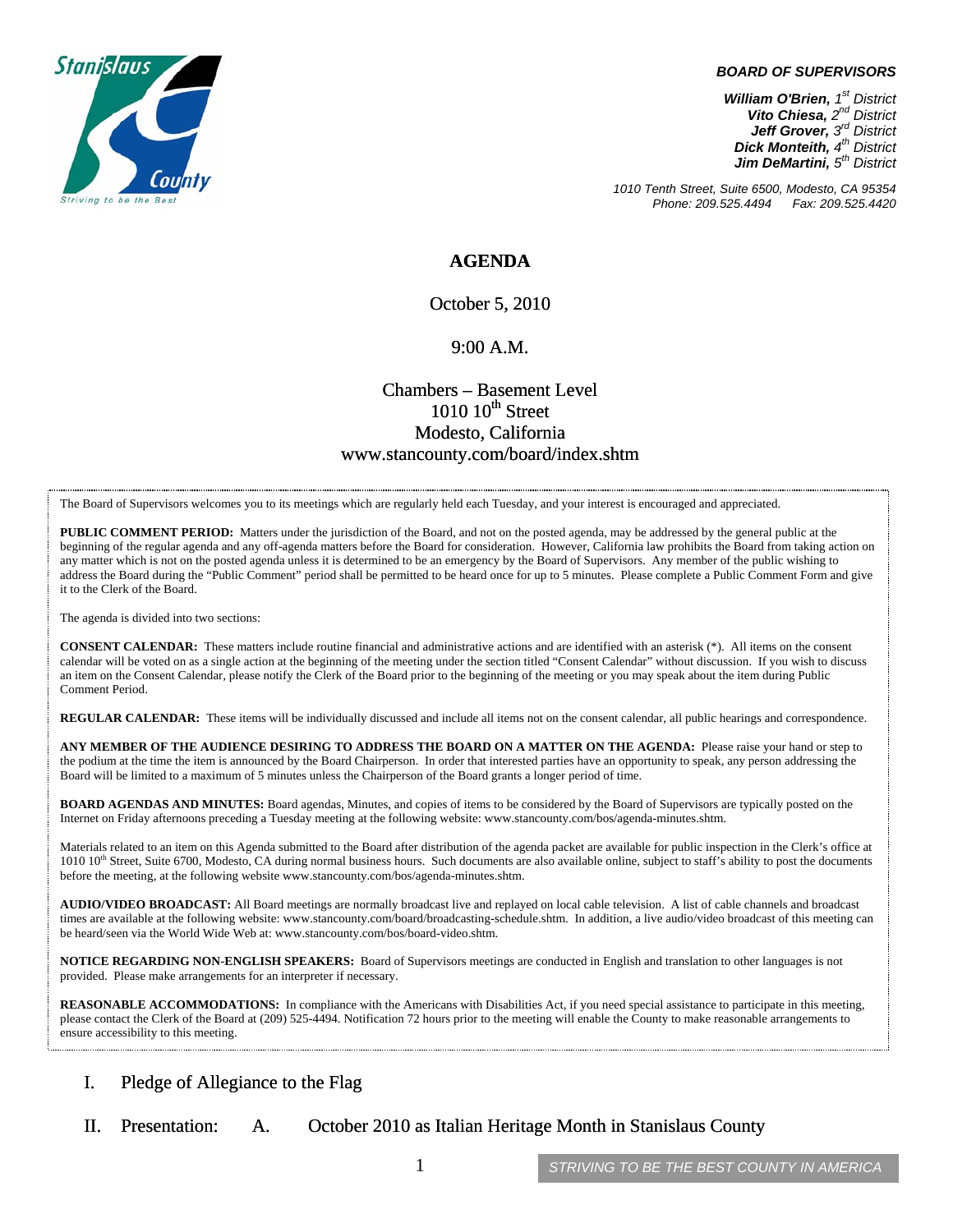- B. Commendation for Debbie Heibert Upon her Retirement
- C. Pacific Gas and Electric Company (PG&E) Presentation On Gas Lines in Stanislaus County
- III. Public Comment Period
- IV. Consent Calendar
- V. Agenda Items
	- A. Miscellaneous
	- \* 1. Approval of the Minutes for September 28, 2010 ([View Item\)](http://www.stancounty.com/bos/minutes/2010/min09-28-10.pdf)
	- \* 2. Approval of Appointment of:
		- a. Edward King to the Economic Development Action Committee ([View Item\)](http://www.stancounty.com/bos/agenda/2010/20101005/A02a.pdf)
		- b. Judith Callaway to the Assessment Appeals Board ([View Item\)](http://www.stancounty.com/bos/agenda/2010/20101005/A02b.pdf)
	- \* 3. Acceptance of the Resignation of Paul Souza from the Empire Sanitary District Board of Directors ([View Item\)](http://www.stancounty.com/bos/agenda/2010/20101005/A03.pdf)
	- \* 4. Approval to Proclaim, in Conjunction with National and Statewide Events, October 17 through October 23, 2010, as "Second Chance Week" in Stanislaus County – Environmental Resources ([View Item\)](http://www.stancounty.com/bos/agenda/2010/20101005/A04.pdf)
	- B. Chief Executive Office
	- \* 1. Approval to Accept the California Energy Commission Energy Efficiency Conservation Block Grant (EECBG) Funding Award and Execute the Program Pursuant to Guidelines – Chief Executive Office ([View Item\)](http://www.stancounty.com/bos/agenda/2010/20101005/B01.pdf)
	- \* 2. Approval to Accept the Seventh Update on the Immediate Action Plan to Secure the Men's Honor Farm in Accordance with Public Contract Code Section 22050 for the Abatement, Demolition and Clean-Up of the Destroyed Barracks – Chief Executive Office ([View Item\)](http://www.stancounty.com/bos/agenda/2010/20101005/B02.pdf)
	- \* 3. Approval of Labor Agreement Between the County and the Stanislaus County Deputy Probation Officers' Association Representing the Deputy Probation Officers' Bargaining Unit – Chief Executive Office ([View Item\)](http://www.stancounty.com/bos/agenda/2010/20101005/B03.pdf)
	- \* 4. Approval to Use Public Facility Fees to Purchase Collection Materials Such as Books, DVD's, Audiovisual and Other Materials for the Stanislaus County Library – Library ([View Item\)](http://www.stancounty.com/bos/agenda/2010/20101005/B04.pdf)
	- \* 5. Approval of a Resolution of Intent to Participate in the Great California ShakeOut Annual Statewide Earthquake Drill and Work Toward Becoming a Safer Community – Office of Emergency Services ([View Item\)](http://www.stancounty.com/bos/agenda/2010/20101005/B05.pdf)
	- \* 6. Approval to Re-Establish the Agreement for Participation in the Stanislaus Operational Area Organization Between Stanislaus County and the Nine Incorporated Cities – Office of Emergency Services ([View Item\)](http://www.stancounty.com/bos/agenda/2010/20101005/B06.pdf)
	- \* 7. Approval of the Agreement for the Sheriff to Retire One Canine from the Sheriff's Department Canine Unit – Sheriff ([View Item\)](http://www.stancounty.com/bos/agenda/2010/20101005/B07.pdf)
	- \* 8. Approval to Accept the Report on Tobacco Securitization Funds and Recommended Actions by the County Treasurer ([View Item\)](http://www.stancounty.com/bos/agenda/2010/20101005/B08.pdf)
	- \* 9. Acceptance of the Stanislaus County Treasury Pool's August 2010 Monthly Investment Report – Treasurer-Tax Collector ([View Item\)](http://www.stancounty.com/bos/agenda/2010/20101005/B09.pdf)
	- \* 10. Approval to Apply for the State of California, Habitat Conservation Fund Program, Wildlife Area Activities Project – Parks and Recreation ([View Item\)](http://www.stancounty.com/bos/agenda/2010/20101005/B10.pdf)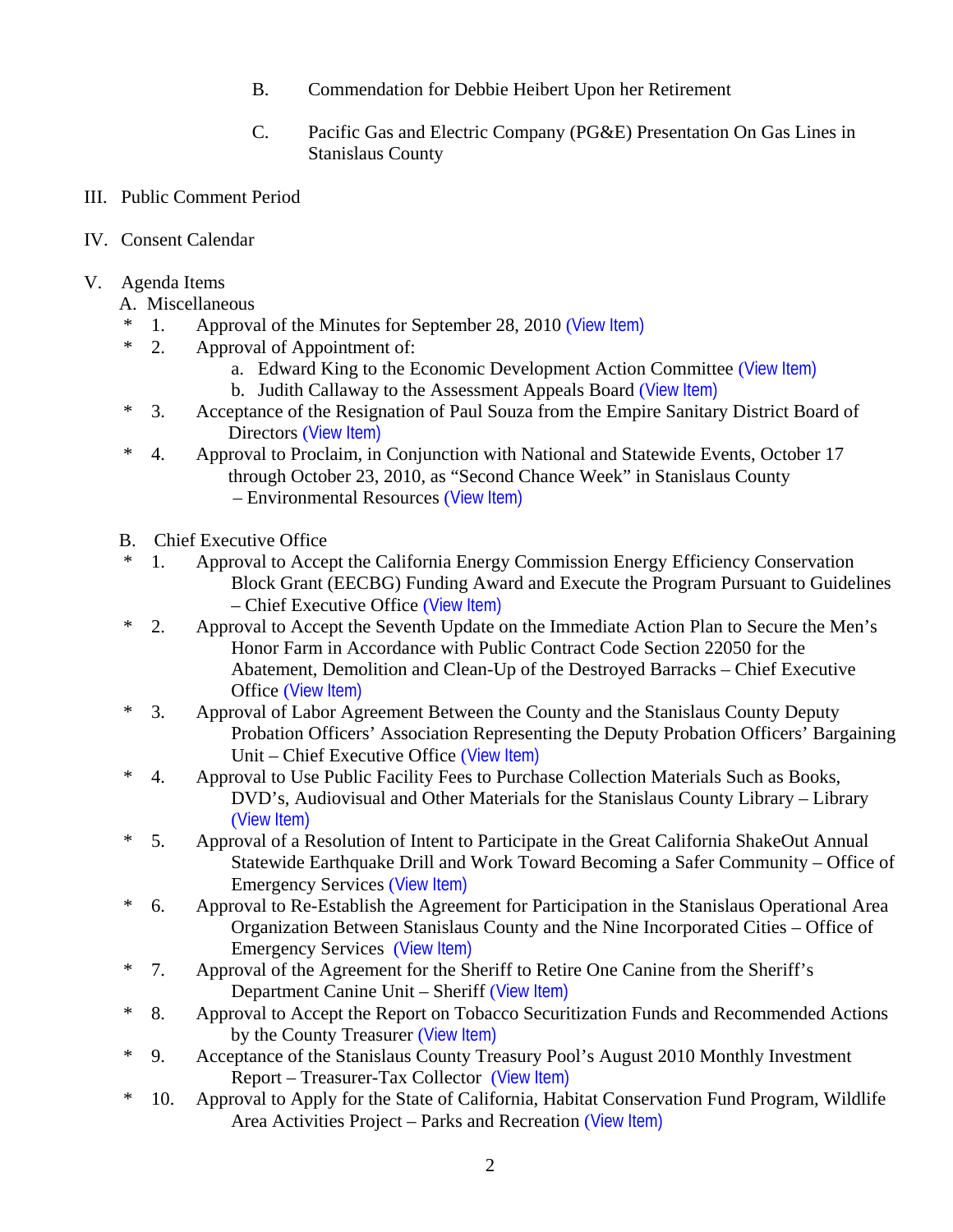- \* 11. Approval to Authorize the Chief Executive Officer to Sign the Memorandum of Agreement with the Paradise South Weed and Seed Steering Committee to Provide the Targeted Technology Training (Computer Skills) Classes in the Targeted Weed and Seed Area During Fiscal Year 2010-2011 – Chief Executive Office ([View Item\)](http://www.stancounty.com/bos/agenda/2010/20101005/B11.pdf)
	- 12. Approval of the Agreement for the Sheriff to Purchase One Canine from the Stanislaus Sheriff's K9 Association – Sheriff ([View Item\)](http://www.stancounty.com/bos/agenda/2010/20101005/B12.pdf)
	- 13. Approval of a Resolution Approving Documents Relating to the Transfer of Assets by the Gallo Center for the Arts, a Limited Liability Company to Gallo Center for the Arts, Incorporated; and Related Actions – Chief Executive Office ([View Item\)](http://www.stancounty.com/bos/agenda/2010/20101005/B13.pdf)
	- 14. Approval to Accept a Report on the In-Home Supportive Services (IHSS) Program Chief Executive Office ([View Item\)](http://www.stancounty.com/bos/agenda/2010/20101005/B14.pdf)
- C. Department of Public Works
- \* 1. Approval to Authorize the Purchase of Two Mighty Sweep MS2003KO Self-Propelled Broom Vehicles ([View Item\)](http://www.stancounty.com/bos/agenda/2010/20101005/C01.pdf)
- \* 2. Approval to Substitute a Subcontractor on the ARRA Hughson Sphere of Influence Cape Seal Project ([View Item\)](http://www.stancounty.com/bos/agenda/2010/20101005/C02.pdf)
- \* 3. Approval to Enter into a Contract with Pape Machinery for the Purchase of Two 2011 John Deere Graders, Two 2011 John Deere Loaders 4Yd, One 2011 John Deere Loader 3Yd, and One 2011 John Deere Backhoe ([View Item\)](http://www.stancounty.com/bos/agenda/2010/20101005/C03.pdf)
- \* 4. Approval to Transfer Title of County Owned Properties, Assessor's Parcel Numbers 018- 072-036 and 018-073-016, to the City of Hughson ([View Item\)](http://www.stancounty.com/bos/agenda/2010/20101005/C04.pdf)
- D. Department of Planning and Community Development
- \* 1. Authorize the Director of the Department of Planning and Community Development to Enter Into a Memorandum of Agreement with the Paradise South Weed and Seed Steering Committee to Provide Neighborhood Cleanup and Related Neighborhood Restoration Program Activities in the Targeted Weed and Seed Area During Fiscal Year 2010-2011 ([View Item\)](http://www.stancounty.com/bos/agenda/2010/20101005/D01.pdf)
- E. County Counsel

# VI. Scheduled Matters

9:05 a.m. Sitting as the Stanislaus County Capital Improvements Financing Authority ([View Item\)](http://www.stancounty.com/bos/agenda/2010/20101005/PH905.pdf)

- I. Call to Order
- II. Consent Calendar (Those items marked with an \*)
	- \*A. Election of Officers (Chairman and Vice-Chair)
	- \*B. Approval of Minutes of June 24, 2008
- III. Agenda Items
	- A. Approval of a Resolution Approving Documents Relating to the Transfer of Assets by the Gallo Center for the Arts, a Limited Liability Company to Gallo Center for the Arts, Incorporated; and Related Actions – Chief Executive Office
- IV. Public Forum
- V. Adjournment